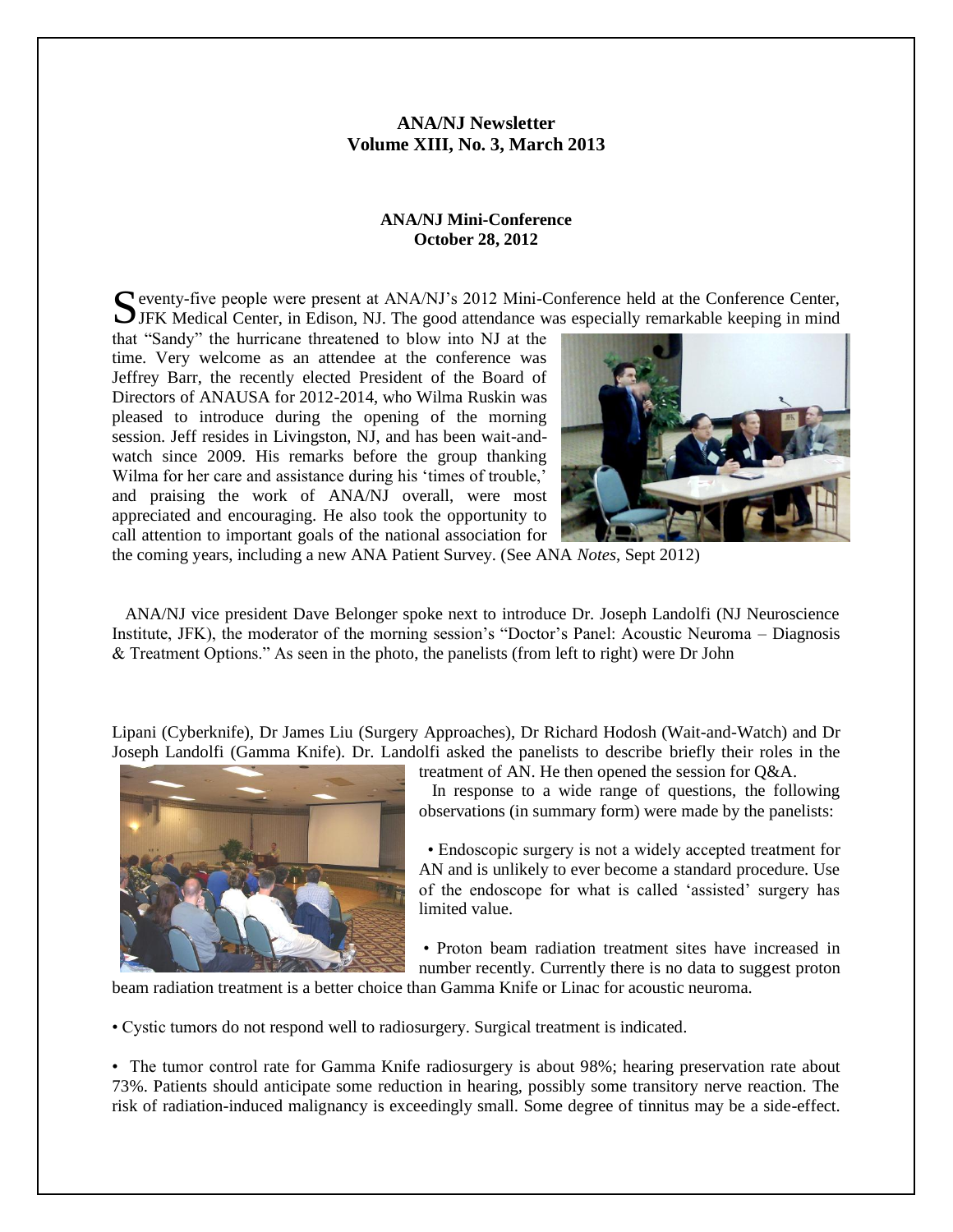Continuing fatigue was not considered to be a directly related outcome; such fatigue may be a result of patient energy expenditure due to balance issues and/or hearing problems.

• CyberKnife allows for fractionated radiotherapy whereby the total radiation dose is delivered in fractions over a period of time. This may be helpful in preserving normal tissue, protecting good cells while destroying bad cells; and it may be helpful as well for hearing preservation (present percentage rate is in the high 70s). On the other hand, low dose fractionated treatments may compromise tumor control, i.e., the goal of stopping tumor growth. These matters are still under investigation.

• The panelists addressed the question of tumor regrowth and were in agreement that regrowth is always a possibility regardless of the type of treatment. Every tumor has its own 'personality' and needs careful watching by periodic MRIs. It was cautioned that patients should make sure that MRIs are read by the treating physician and not just by the radiologist.

• Studies continue to look for medicines to treat brain tumors. The drug 'Avastin,' for example, was FDA approved for its potential to stop tumor growth by inhibiting tumor blood vessel formation.

• Many considerations influence the choice of treatment for acoustic neuroma: symptoms, size of tumor, patient age, occupation, preop hearing status, tumor location. Surgery (three approaches are available) may be preferred by patients who want the tumor 'out.' Younger patients may be more concerned over possible long-term effects of radiation treatment. For physicians and patients, the treatment selection process has evolved and become more flexible in recent years.

After a good lunch, the afternoon session began with Dr. Michael Rosenberg's address entitled "Visual



Vestibular Mismatch Syndrome," an examination of the sorts of dizziness problems encountered by AN patients (light-headedness, imbalance, vertigo) and ways patients can help the brain compensate for a vestibular system disorder. Dr Rosenberg reviewed the anatomy of the vestibular system and described patient rehabilitation procedures. He recommended that rehab should be done a bit at a time; the 'no pain, no gain' approach does not work well, he said; medications are not as helpful as exercise; and psychological intervention can be useful. Cases of posttreatment tiredness/fatigue, he pointed out, can be related to the great amount of energy expended by the patient in compensating for a vestibular system disorder. Dr Rosenberg responded to a

variety of questions following his presentation.

Two concurrent workshops were scheduled to complete the afternoon session:

 Workshop No.1 , "Advances in Hearing Technology," was conducted by Elizabeth ('Liz') Cook, who is the chief audiologist of Total Hearing Care in Morristown, NJ.

The workshop featured the description and demonstration of the 'Ponto' Bone Anchored System for single-sided deafness (SSD) developed by Oticon Medical. The Ponto and the Baha (Cochlear Americas) are two leading (and competing) implant systems for SSD. On hand to assist Liz was Oticon Medical representative Alison Sabar, who many at the conference met earlier at the Oticon table in the main room.

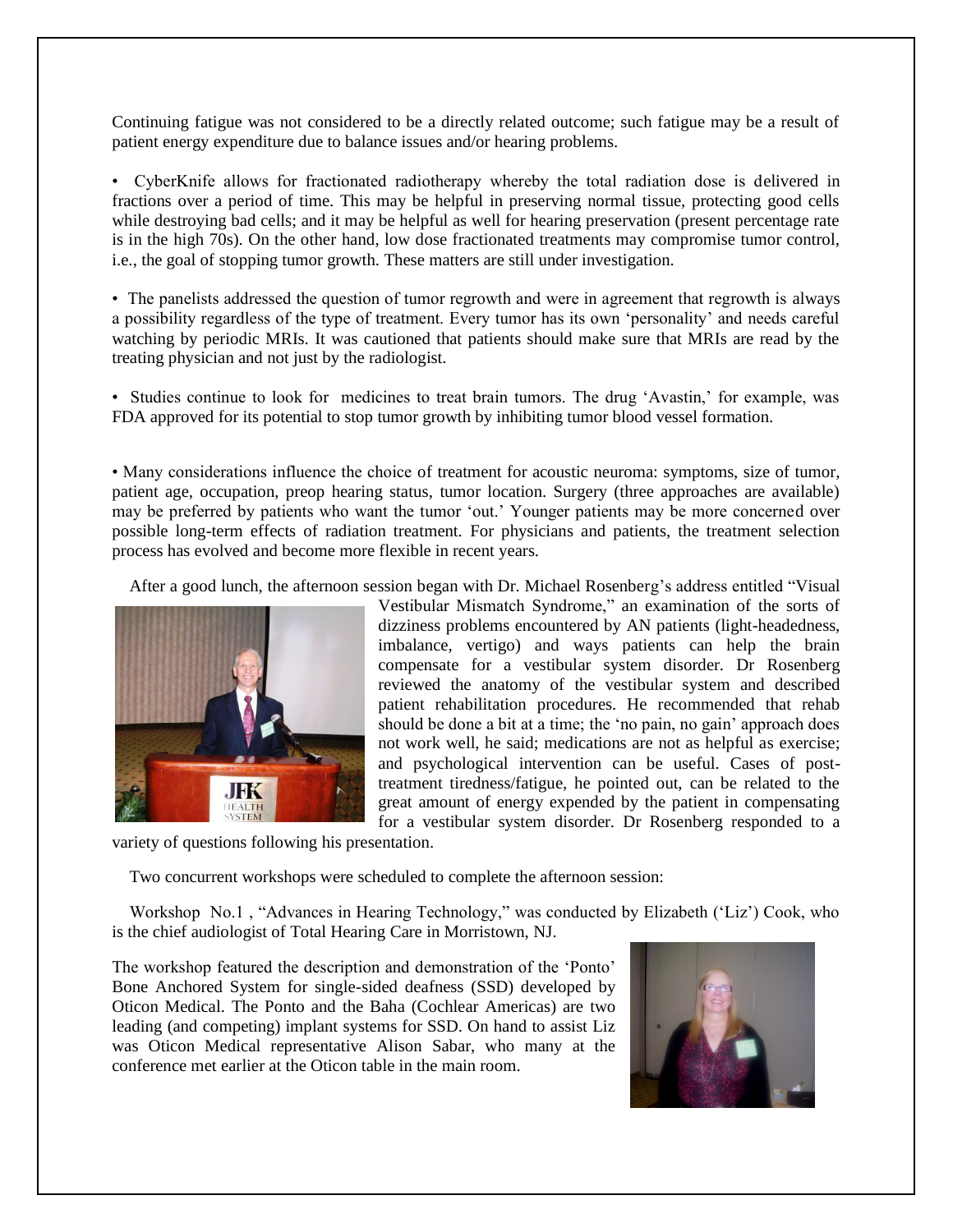

 Workshop No. 2, conducted by Joshua David O'Brien, who is the founder of the Mindfulness Community of Central Pennsylvania, was an introduction to the practice and benefits of meditation for coping with stress, anxiety, worry, pain, depression. Joshua's demeanor before the group was itself a calming influence as he presented instruction for a 20-minute per day meditation antidote to what he described as our 'Flight, Fight or Freeze' inbred reaction to worrisome situations. He recommended we Google *medical meditation* for more information about the art and benefits of meditation.

"*Medical Professionals Who Have Had an Acoustic Neuroma*"

A Proposed Panel Discussion

 Are you a doctor, nurse, audiologist or other medical professional who has experienced an acoustic neuroma? Would you like to be a member of a proposed discussion panel for a meeting of ANA/NJ? If you are interested, please contact Wilma Ruskin, president of ANA/NJ, at 609-799-4442 or email [ananjinc@aol.com.](mailto:ananjinc@aol.com)

## **Notices**

● Welcome to two new members of our Medical Advisory Board! Dr. John D. Lipani is founder-director of Princeton Neurological Surgery & Brain and Spine Radiosurgery Institute. He is a neurosurgeon with extensive training and experience in both CyberKnife and Gamma Knife technology.

Dr. Michael L. Rosenberg is director of Neurology and Neuro-ophthalmology at the NJ Neuroscience Institute, JFK Medical Center. He is Professor of Neuroscience at Seton Hall University.

● Valley Hospital in Paramus, NJ, now offers the Leksell Gamma Knife 'Perfection' system for stereotactic radio- surgery of acoustic neuroma. The Co-Director of the Gamma Knife Center is Anthony D'Ambrosio, MD. For information, go to [www.valleyhealth.com](http://www.valleyhealth.com/) or phone 201-634-5677.

● Lorraine Steefel, RN, MSN, is the author of *What Nurses Know… Chronic Fatigue Syndrome* (NY; Demos Health, 2012). She is adjunct assistant professor in the Doctor of Nursing program at UMDNJ School of Nursing, Newark, NJ.

| Save the Date                                                                |
|------------------------------------------------------------------------------|
| ANA 21 <sup>st</sup> National Symposium<br>August 9-11, 2013 Los Angeles, CA |
| For more information, go to www.ANAUSA.org                                   |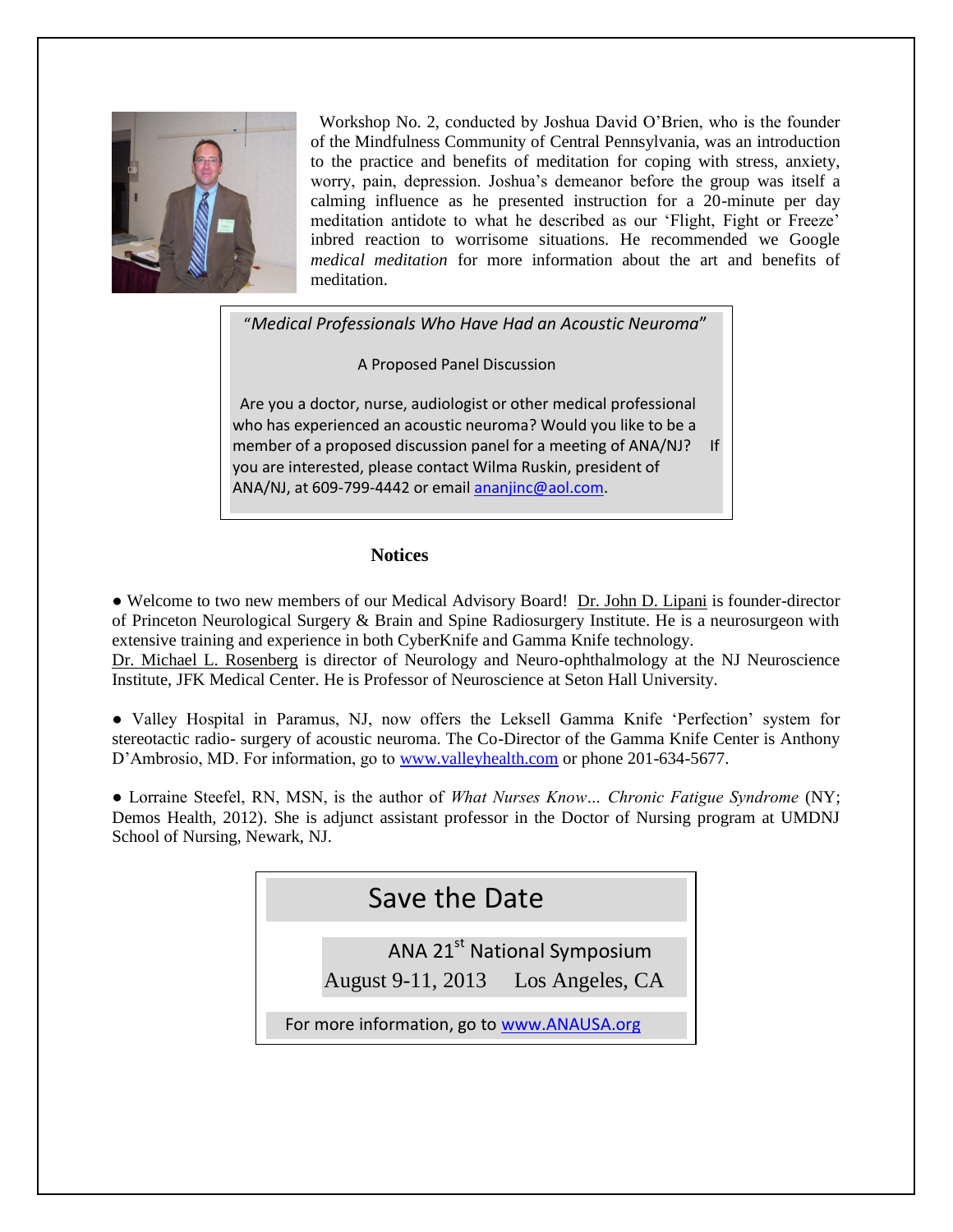#### *HealthNewsReview.org*   **Keeping Tabs on Health News Reporting**

 Funded by the Informed Medical Decisions Foundation based at Dartmouth Medical School, the website *HealthNewsReview.org* evaluates consumer health news stories produced by major U.S. news organizations such as *The New York Times, Washington Post, Time, MSNBC.com, HealthDay, WebMD, USA Today* and *CNN.com.* The publisher is Gary Schwitzer, a noted and respected specialist in health care journalism (See [www.reportingonhealth.org\)](http://www.reportingonhealth.org/).

 Schwitzer and his team of reviewers use ten review criteria to grade the quality of health care stories dealing with medical treatments, tests, products and/or procedures. They ask:

- 1) Does the story adequately discuss costs?
- 2) Are benefits adequately explained?
- 3) Are potential harms adequately explained?
- 4) Is evidence for the story critically evaluated?
- 5) Does the story exaggerate a condition or its prevalence?
- 6) Does the story use independent sources and are conflicts of interest indicated?
- 7) Does the story compare existing alternative approaches?
- 8) Is current availability made clear?
- 9) Does the story establish the true novelty of a 'new' treatment, test, product or procedure?
- 10) Does the story rely solely or largely on a news release?

 These criteria, it should be noted, are modeled upon the news story evaluations developed by two pioneer websites in the field, *Media Doctor Australia* and *Media Doctor Canada*.

 *HealthNewsReview.org* provides a convenient search box for its Story Reviews and for Gary Schwitzer's informative Health News Watchdog blog. The website does not give medical advice. Its basic mission is to (a) improve the quality of health care news supplied to consumers, and (b) help consumers to "critically analyze claims about health care interventions."

### **Thinking About Hearing Devices for SSD, Single-Sided Deafness**

We've come a long way since the ear trumpet, a hearing device in use during the  $19<sup>th</sup>$  and well into the first decades of the  $20<sup>th</sup>$  century. Even a quick glance at the following two illustrations will suggest some



problems with this device. For instance, it's been said that the ear trumpet was, at one and the same time, both too small and too visible. It was too small to funnel and amplify sound most effectively and it was too visible to be altogether satisfactory socially. People in those days were trying to hide such sound gathering devices in hats, canes and even behind beards. To help socially, ear trumpets would be made in impressive gold or silver or with intriguing designs or in special colors. A sampling of what was available at the time can be viewed online by scrolling through Neil Bauman's Hearing Aid Museum. But marketing gimmicks couldn't compensate for the ear trumpet's awkwardness and minimal

sound amplification. Really, since the cupped hand, the device wasn't the greatest 'leap forward' in the history of hearing aids.



 For people today with single-sided deafness (SSD) there's a lot more help available than an ear trumpet would provide (even if one could be found). Consider first of all the Baha, the innovative bone conduction hearing system -- titanium implant, external abutment, detachable sound processor – illustrated here in one of its most recent models. The Baha

originated in 1952 in Gothenberg, Sweden,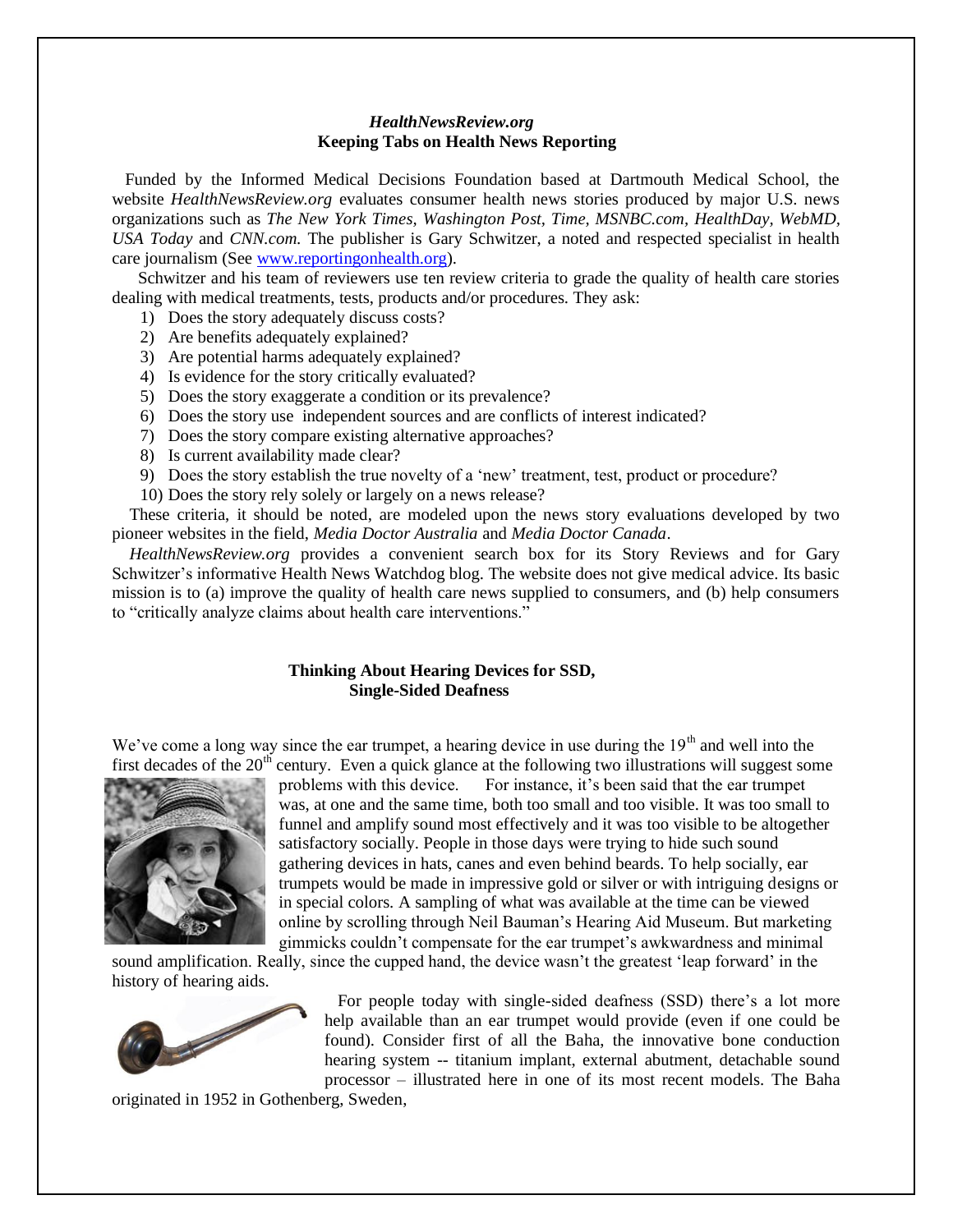

when Dr. Per-Ingvar Brånemark, the "father of modern dental implantology," discovered how living bone would fuse with titanium metal by a process he called osseointegration. Dr. Brånemark collaborated with colleagues in the ENT department at Sahlgrenska University Hospital in Gothenberg to develop the prototype of the Baha, and in 1977 the first three patients were implanted with titanium fixtures to the skull. Vibrational sound was transmitted successfully via bone conduction directly to the cochlea bypassing the auditory canal and middle ear. No head band or in-the-ear fittings were required. Ear canals were left open. Sound quality was more natural than with conventional air conduction aids. As new technology and engineering refinements were progressively added over the years, the Baha system came to be the 'gold standard' for bone conduction hearing for SSD. The system was introduced in the US in 2002 by Swedish manufacturer Entific Medical Systems. Since 2005, the Baha has been made and developed further by Cochlear Americas headquartered in Centennial, CO. The third generation of the Baha sound processor, the BP100, was launched in 2009.

 The year 2009 was also when the major Danish hearing aid company Oticon brought out its competing bone anchored hearing system, the Ponto Pro. As with Cochlear's Baha, Oticon's Ponto requires minor surgery for the titanium implant and there are no in-the-ear pieces. A most noticeable external feature difference is Oticon's teardrop shaped sound processor, which has been said to be 'sexier' than the BP100 rectangle. Of course, there's a lot more to deciding on a hearing system than the look of the device. These are very sophisticated and quite expensive systems that require the help of hearing



specialists. Potential users will want to ask for the trial headband to test the sound processor in different hearing environments prior to surgery. Googling the internet in advance for Baha vs. Ponto Pro is a good idea. ANA's Discussion Forum will be found to have valuable postings by recent users of the two devices.

 Anyone bothered by the external abutment feature of the Baha and Ponto may wish to check out two other bone conduction systems, the Sophono and the Bonebridge. These require a surgical implant, but are abutment-free through the use

of magnets to affix the external sound processor to the implant.

 For AN patients with SSD who are not keen on having another surgery, there are alternative devices for bone conduction sound transmission. The latest is SoundBite (Sonitus Medical), which transmits vibrational sound via the teeth. A tiny microphone (see Right) placed in the deaf ear canal receives and sends sound to a transmitter worn behind the same ear. The sound then goes wirelessly to a device fitted



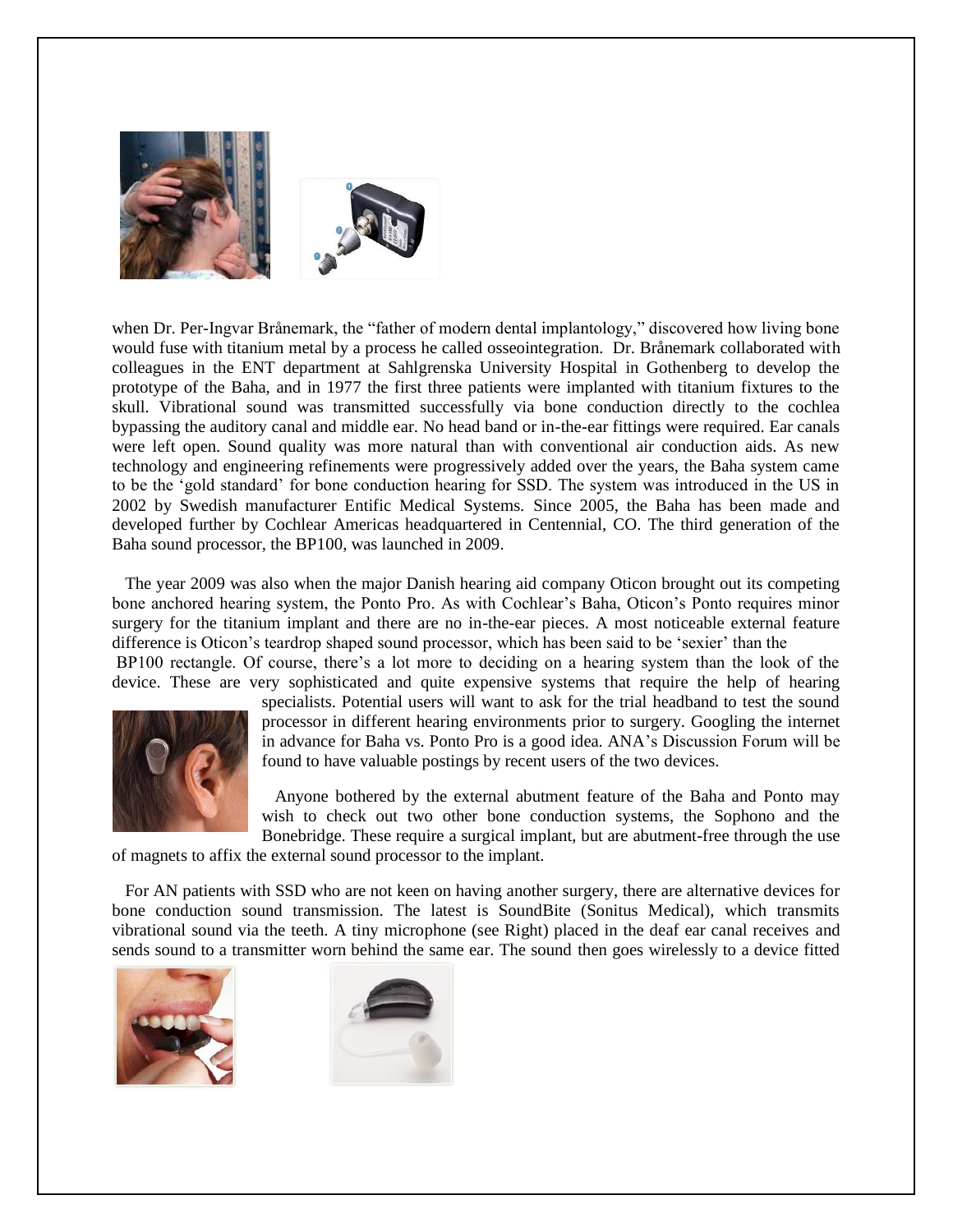in the mouth (see Left) that produces vibrational sound for bone conduction via the teeth directly to the cochlea. The system requires visits to a dentist for a check on oral health and to make a dental impression for customizing the mouthpiece. Potential users can try a demo.

 TransEar (Ear Technology Co.) is a second non-surgical bone conduction hearing system available for SSD. The TransEar looks like a conventional BTE hearing aid, but the custom shell that fits into the ear canal of the deaf ear has "an oscillator that makes contact with the bony portion of the ear canal. When sound is 'received' on the side of the non-functioning ear, it's converted to mechanical energy that drives



the oscillator. Those signals are then transferred via the bones of the skull to the cochlea in the opposite ear." The shell in the canal is made tight for good bone conduction. A trial period is available.

 Finally, it must be added that a bone conduction hearing system is not essential for coping with SSD. Two past presidents of ANA, Agnes Garino and John Zipprich, have shown this to be the case by their recent 'Voyages' articles in the association's *Notes* (December & June, 2012, respectively). Both relate how they spent many years searching/waiting for a satisfactory solution to their 'hearing issue.' Both were ideally positioned for keeping up with advances in hearing devices. And, interestingly, both opted finally for a CROS air conduction hearing aid by Phonak (see below). The CROS (or BiCROS if there



is some hearing loss in the better ear) requires a device for each ear: a microphone/transmitter for the deaf ear, and a receiver/amplifier for the normal ear. Sound is transmitted wirelessly from the deaf ear to the normal ear. A device in each ear? John Zipprich writes that he said to his audiologist, "Sure, let's try it." And there you go!

●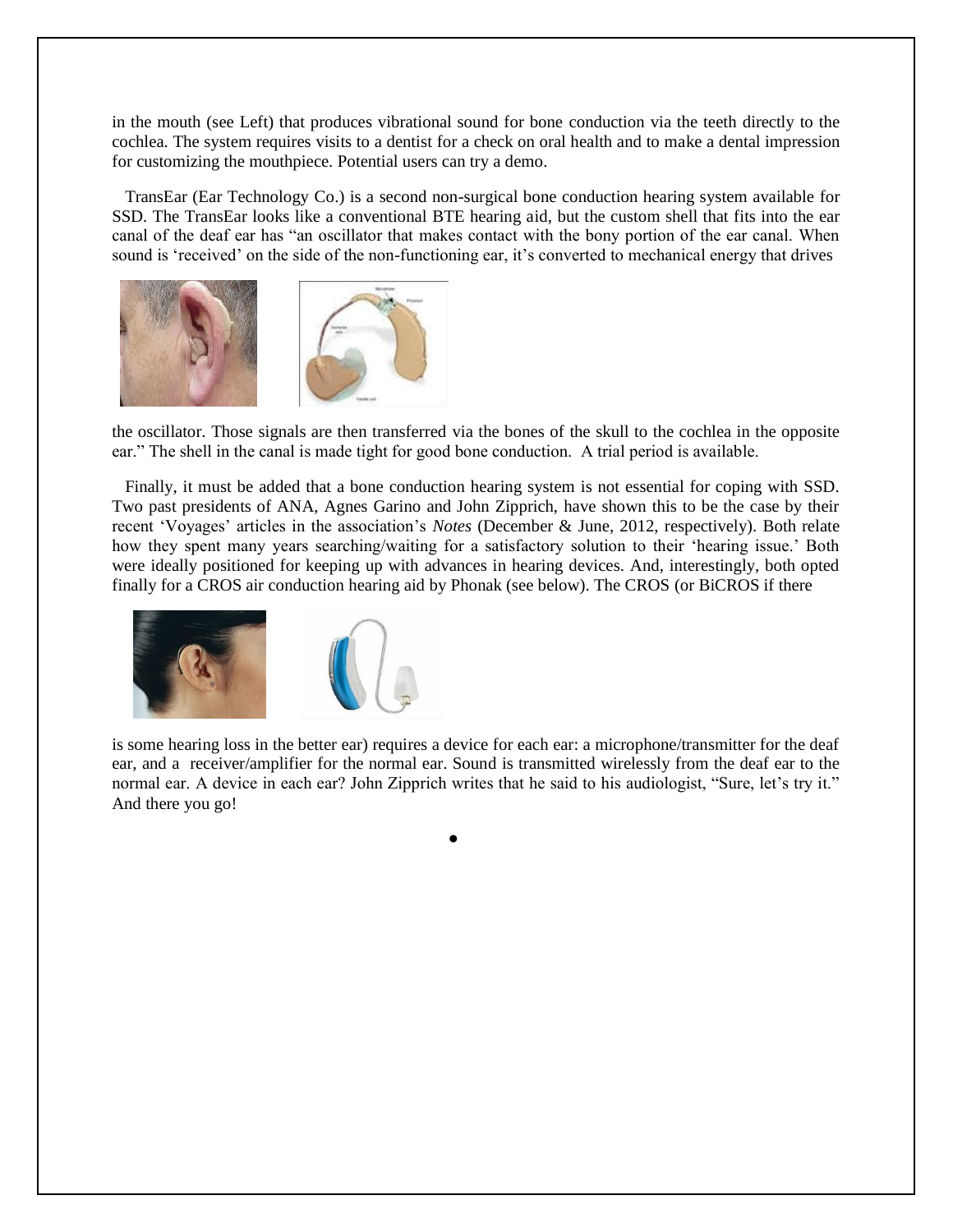

Spring 2013 Chapter Meeting

# *"A Time to Share"* *Open Meeting for Patients, Family & Friends*

 Sunday, April 7, 2013 1-3:30 pm

 Mercer County Library System Lawrenceville Branch 2751 Brunswick Pike (Route 1 South) Lawrenceville, NJ 08648

A time to ask questions and discuss problems with other acoustic neuroma patients.

You do not need to be a member of ANA/NJ to attend.

Refreshments will be served.

 \*Note: A representative of Sonitus Medical will be in attendance to answer questions about SoundBite, the bone conduction hearing system designed for SSD that transmits sound via the teeth.

**Directions to the Library**